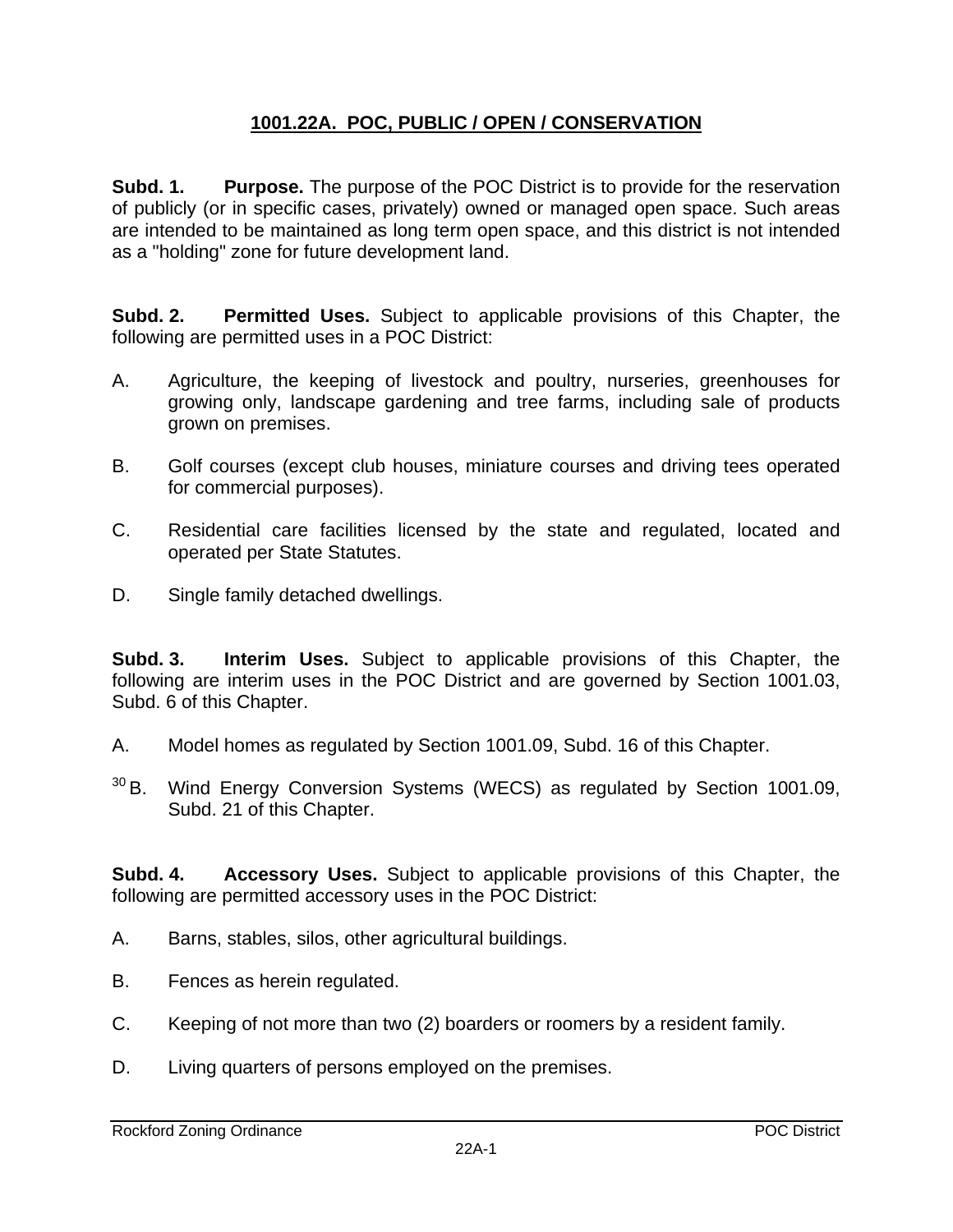- E. Parking as herein regulated.
- F. Private garage.
- G. Secondary uses customarily incident to the permitted or conditional uses allowed in the district.
- H. Signs as herein regulated.

**Subd. 5. Conditional Uses.** Subject to applicable provisions of this Chapter, the following are conditional uses allowed in a POC District: (Requires a conditional use permit based upon procedures set forth in and regulated by Section 1001.03, Subd. 5. of this Chapter.)

- A. Cemeteries, provided that:
	- 1. The site accesses on a major collector.
	- 2. The site is landscaped in accordance with Section 1001.09 of this Chapter.
	- 3. The provisions of this Chapter are considered and determined to be satisfied.
- B. Dog kennels provided that:
	- 1. No person shall maintain or operate any kennel or shelter without a license as regulated by the City Code.
	- 2. A minimum lot size of one (1) acre is required to be licensed for operation of a kennel or shelter.
	- 3. Every kennel or shelter shall be enclosed or fenced in such a manner as to prevent the running at large or escape of animals confined therein.
	- 4. Both dog kennels or cat shelters shall be open for inspection by the City authorities at any time.
	- 5. It shall be unlawful for any person to own or keep three (3) or more dogs and/or cats over six (6) months of age on his/her premises in the City without obtaining a kennel license pursuant to this section and the City Code.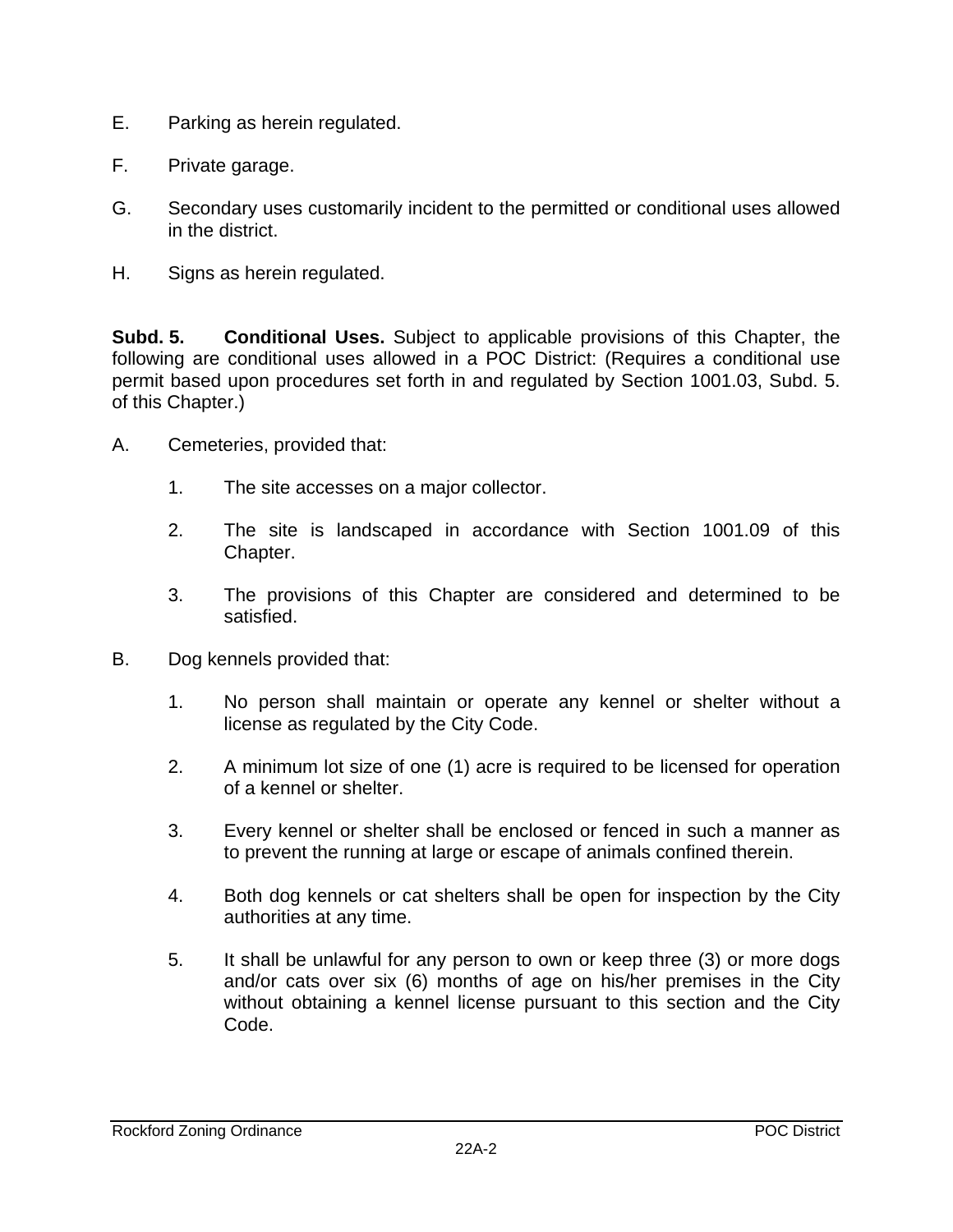- C. Home occupations provided that the following general provisions are met:
	- 1. No home occupation shall produce light, glare, noise, fumes, odor, or vibration that will in any way have an objectionable effect upon adjacent or nearby property.
	- 2. No equipment shall be used in the home occupation which will create electrical interference to surrounding properties. No equipment shall be used which creates visual or audible interference in any radio or television receives off the premises or causes fluctuations in the voltage off the premises.
	- 3. Any home occupation shall be clearly incidental and secondary to the residential use of the premises; not more than ten (l0) percent of the floor area of the dwelling unit shall be permanently set aside to be used in the conduct of the home occupation. It shall not change the residential character thereof, and shall result in no incompatibility or disturbance to the surrounding residential uses.
	- 4. No home occupation shall require internal or external alterations or involve construction features not customarily found in dwellings except where required to comply with local and state fire and police recommendations.
	- 5. There shall be no exterior storage of equipment or materials used in the home occupation, except personal vehicles used in the home occupation which comply with applicable provisions of this Chapter may be parked on the site.
	- 6. The home occupation shall meet all applicable fire and building codes.
	- 7. There shall be no exterior display or exterior signs or interior display or interior signs which are visible from outside the dwelling with the exception of directional and identification/business signs to the extent authorized by the provisions of Section 1001.08 of this Chapter.
	- 8. All home occupations shall comply with the provisions of the City Code.
	- 9. No home occupation shall be conducted between the hours of 10:00 PM and 7:00 AM unless approved by the City Council and said occupation is contained entirely within the principal building and will not require any onstreet parking facilities.
	- 10. Home occupations shall not create a parking demand in excess of that which can be accommodated in an existing driveway, where no vehicle is parked closer than fifteen (15) feet from the curb line or edge of paved surface.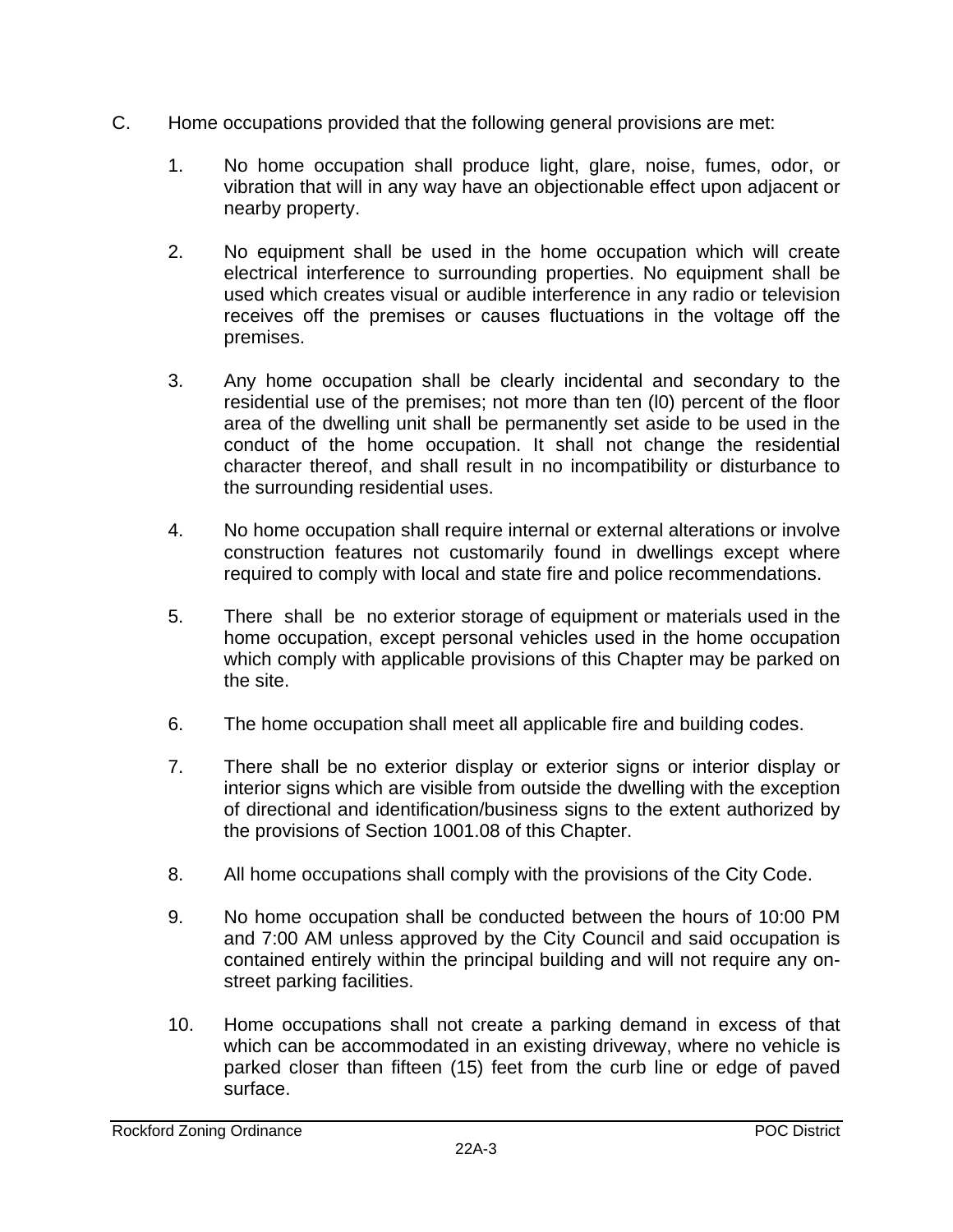- 11. No person other than those who customarily reside on the premises shall be employed as part of the home occupation.
- 12. All permitted home occupations shall be conducted entirely within the principal building and may not be conducted in an accessory building.
- 13. Permitted home occupations include and are limited to: art studio, dressmaking, secretarial services, family day care, foster care, offices, teaching with musical, dancing and other instructions which consist of no more than one pupil at a time, and similar uses.
- 14. The home occupation shall not involve any of the following: repair service or manufacturing which requires equipment other than found in a home; teaching which customarily consists of more than one (1)pupil at a time; over-the-counter sale of merchandise produced off the premises.
- D. Municipal, administrative or service buildings or uses including public and semi-public institutions, libraries, museums, post offices, etc., except industrial type uses provided that:
	- 1. When abutting a residential use in a residential use district, the property is screened and landscaped in compliance with Section 1001.09 of this Chapter.
	- 2. The provisions of Section 1001.03 of this Chapter are considered and determined to be satisfied.
- E. Private recreation including golf club houses, country club, swimming or tennis club provided that:
	- 1. The principal use, function or activity is open, outdoor in character.
	- 2. Not more than five (5) percent of the land area of the site shall be covered by buildings or structures.
	- 3. When abutting a residential use or a residential use district, the property is screened and landscaped for the protection of the abutting use, according to the provisions of Section 1001.09 of this Chapter.
	- 4. The land area of the property containing such use or activity meets the minimum established for the district.
	- 5. The use will not negatively impact the natural setting intended for this district or neighboring residential uses.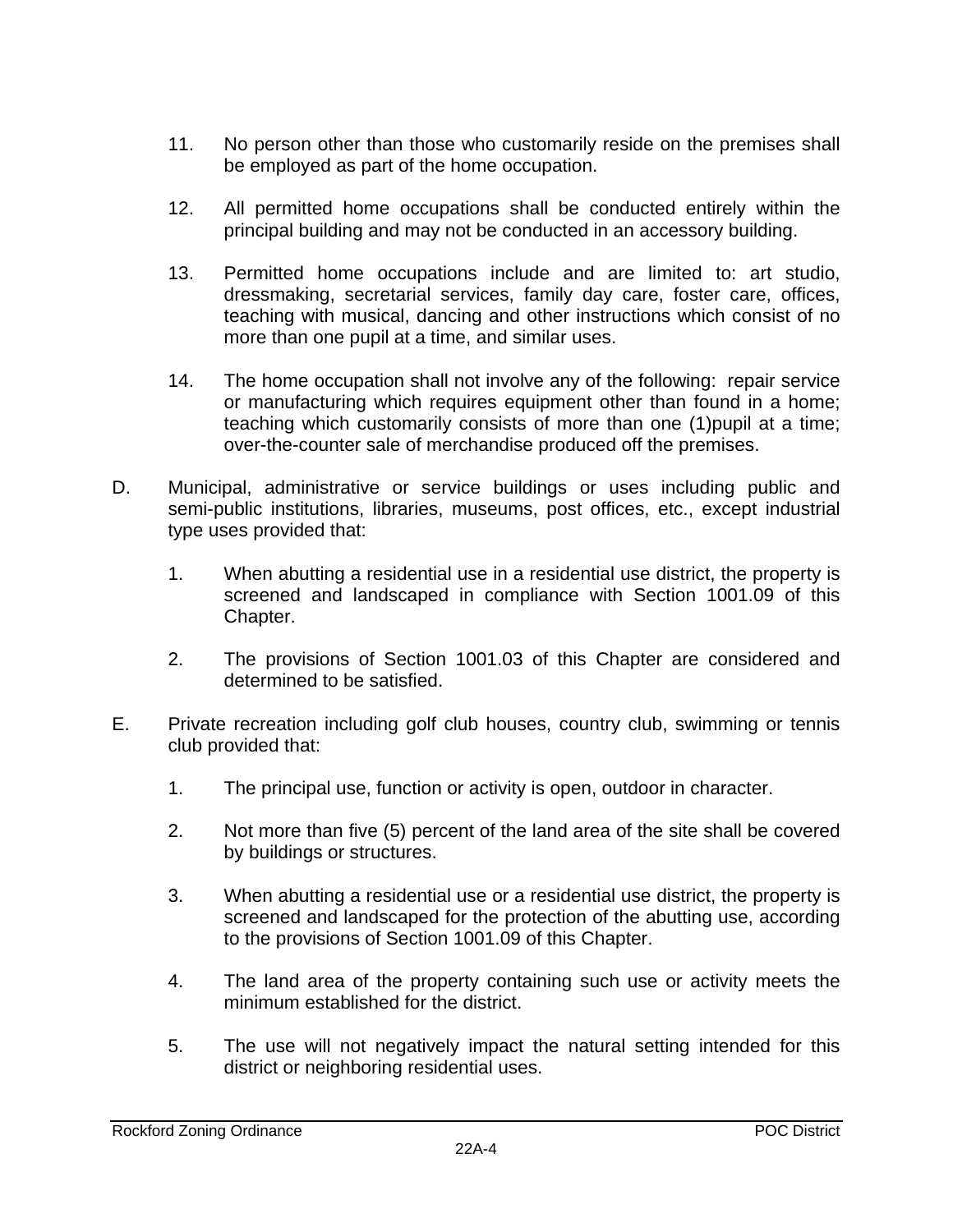- 6. The traffic generated by the use can be adequately accommodated (volume and weight) upon City streets serving the use.
- 7. An adequate septic system and well can be established on the site.
- F. Parks and recreation areas owned or operated by public bodies, other than the City.
- G. Essential service buildings.
- H. Railroad rights-of-way.

**Subd. 6. Lot Area and Setback Requirements.** The following minimum requirements shall be observed in a POC District, subject to additional requirements, exceptions and modifications set forth in this Chapter.

- A. Lot Requirements.
	- 1. Lot Area: Not less than five (5) acres.
	- 2. Lot Width: Not less than three hundred (300) feet.
	- 3. Lot Depth: Not less than three hundred (300) feet.
- B. Principal Structure Setback Requirements.
	- 1. Front Yard:
		- a. One or Two Family: Not less than fifty (50) feet.
		- b. Other Uses: Not less than one hundred (100) feet.
	- 2. Side Yard:
		- a. One or Two Family: Not less than fifteen (15) feet, nor less than fifty (50) feet abutting a street.
		- b. Other Uses Abutting Residences: Not less than fifty (50) feet.
		- c. Other Uses: Not less than thirty (30) feet.
		- d. Detached Access Uses: Not less than fifteen (15) feet.
		- e. Attached Access Uses: Not less than fifteen (15) feet.